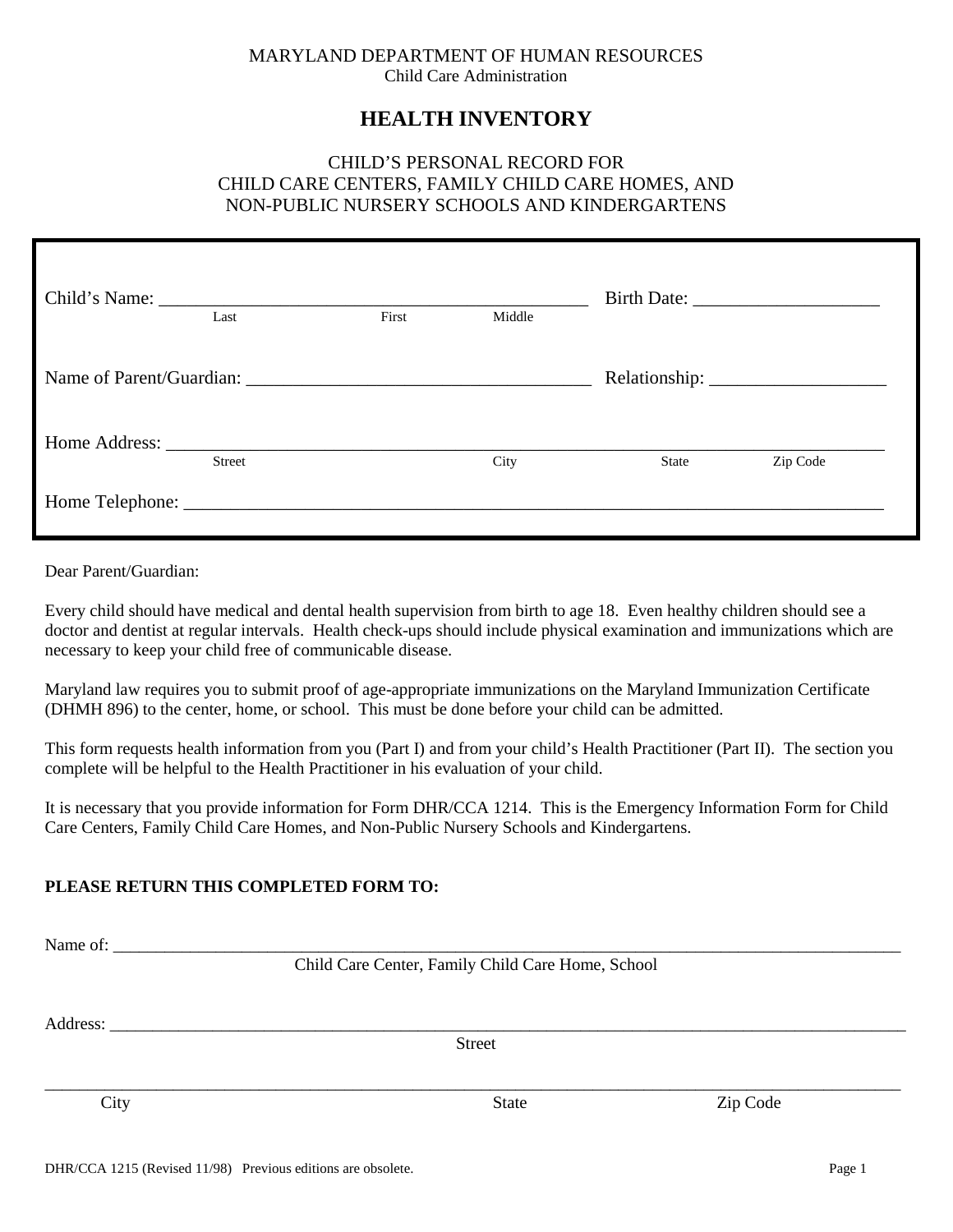#### **PART I: CHILD'S INFORMATION**

#### *To be completed by* **PARENT/GUARDIAN**

|    | <b>IMPORTANT:</b>     | COMPLETE PART I BEFORE THE HEALTH PRACTITIONER EXAMINES YOUR CHILD. TAKE THIS FORM WITH YOU<br>TO THE HEALTH PRACTITIONER.                                                                                                                                                                                                                                                                          |            |           |
|----|-----------------------|-----------------------------------------------------------------------------------------------------------------------------------------------------------------------------------------------------------------------------------------------------------------------------------------------------------------------------------------------------------------------------------------------------|------------|-----------|
|    |                       | PLEASE CHECK CORRECT ANSWERS TO THE FOLLOWING QUESTIONS IN COLUMNS ON THE RIGHT. Explanation, if<br>needed, can be given in the space provided for "REMARKS".                                                                                                                                                                                                                                       | <b>YES</b> | <b>NO</b> |
| 1. | bowel/bladder, etc.)? | Are you concerned about your child's general health (eating, sleeping habits, teeth, skin, menstruation, weight,                                                                                                                                                                                                                                                                                    |            |           |
| 2. |                       | Does your child have any eye problems (difficulty seeing, crossed eyes, frequently reddened or watery eyes)?                                                                                                                                                                                                                                                                                        |            |           |
|    |                       |                                                                                                                                                                                                                                                                                                                                                                                                     |            |           |
|    |                       |                                                                                                                                                                                                                                                                                                                                                                                                     |            |           |
|    |                       | Does your child wear glasses?                                                                                                                                                                                                                                                                                                                                                                       |            |           |
|    | Contact lenses?       |                                                                                                                                                                                                                                                                                                                                                                                                     |            |           |
| 3. |                       | Does your child have any ear or hearing problems (frequent earaches, difficulty hearing, etc.)?                                                                                                                                                                                                                                                                                                     |            |           |
|    |                       | Date of last hearing evaluation $\frac{1}{\sqrt{1-\frac{1}{2}}}\frac{1}{\sqrt{1-\frac{1}{2}}}\frac{1}{\sqrt{1-\frac{1}{2}}}\frac{1}{\sqrt{1-\frac{1}{2}}}\frac{1}{\sqrt{1-\frac{1}{2}}}\frac{1}{\sqrt{1-\frac{1}{2}}}\frac{1}{\sqrt{1-\frac{1}{2}}}\frac{1}{\sqrt{1-\frac{1}{2}}}\frac{1}{\sqrt{1-\frac{1}{2}}}\frac{1}{\sqrt{1-\frac{1}{2}}}\frac{1}{\sqrt{1-\frac{1}{2}}}\frac{1}{\sqrt{1-\frac{$ |            |           |
|    |                       |                                                                                                                                                                                                                                                                                                                                                                                                     |            |           |
|    |                       | Does your child use a hearing aid?                                                                                                                                                                                                                                                                                                                                                                  |            |           |
| 4. | development, etc.)?   | Does your child have any speech problems (difficulty having speech understood, stammering, delayed speech                                                                                                                                                                                                                                                                                           |            |           |
| 5. |                       | Does your child have any allergies? If YES, please state what kind of allergies:                                                                                                                                                                                                                                                                                                                    |            |           |
| 6. | under "Remarks".      | Does your child have any other specific illness, disability or other limiting condition? If YES, give details                                                                                                                                                                                                                                                                                       |            |           |
|    |                       | (a) Does this condition require any special health care in the child care facility or school?                                                                                                                                                                                                                                                                                                       |            |           |
|    |                       | (b) Has your child received evaluation, which could help the child care provider or teacher in meeting his/her<br>health or education needs? If YES, give details under "Remarks".                                                                                                                                                                                                                  |            |           |
|    |                       | (c) Does your child require any adaptive equipment?                                                                                                                                                                                                                                                                                                                                                 |            |           |
| 7. |                       | Do you have concerns about your child's behavior or emotional well-being which the child care provider or<br>school teacher should know about? If YES, give details under "Remarks".<br><b>REMARKS</b> (Clarify any "YES" answers):                                                                                                                                                                 |            |           |
|    |                       |                                                                                                                                                                                                                                                                                                                                                                                                     |            |           |
|    |                       |                                                                                                                                                                                                                                                                                                                                                                                                     |            |           |

### \_ \_ \_ \_ \_ \_ \_ \_ \_ \_ \_ \_ \_ \_ \_ \_ \_ \_ \_ \_ \_ \_ \_ \_ \_ \_ \_ \_ \_ \_ \_ \_ \_ \_ \_ \_ \_ \_ \_ \_ \_ \_ \_ \_ \_ \_ \_ \_ \_ \_ \_ \_ \_ **PARENT'S STATEMENT – ALL MUST SIGN AND DATE BELOW**

I GIVE MY PERMISSION FOR THE HEALTH PRACTITIONER TO COMPLETE PART II OF THIS FORM. I UNDERSTAND IT IS FOR CONFIDENTIAL USE IN MEETING MY CHILD'S HEALTH AND EDUCATIONAL NEEDS IN CHILD CARE OR SCHOOL. *Please fill in, if child is school age:* I give my permission to \_\_\_\_\_\_\_\_\_\_\_\_\_\_\_\_\_\_\_\_\_\_\_\_\_\_\_\_\_\_\_\_\_\_\_\_\_\_\_\_\_\_\_\_\_\_\_\_\_\_\_ School to release \_\_\_\_\_\_\_\_\_\_\_\_\_\_\_\_\_\_\_\_\_\_\_\_\_\_\_\_\_\_\_\_\_\_\_\_\_\_\_\_\_\_\_\_\_\_\_\_\_\_\_\_ Name of Child Health information to Name of Child Care Center, Family Child Care Home, Non-Public Nursery School I ATTEST THAT INFORMATION PROVIDED ON THIS FORM IS TRUE AND ACCURATE TO THE BEST OF MY KNOWLEDGE AND BELIEF. \_\_\_\_\_\_\_\_\_\_\_\_\_\_\_\_\_\_\_\_\_\_\_\_\_\_\_\_\_\_\_\_\_\_\_\_\_\_\_\_\_\_\_\_\_\_\_\_\_ \_\_\_\_\_\_\_\_\_\_\_\_\_\_\_\_\_\_\_\_\_ Signature of Parent/Guardian Date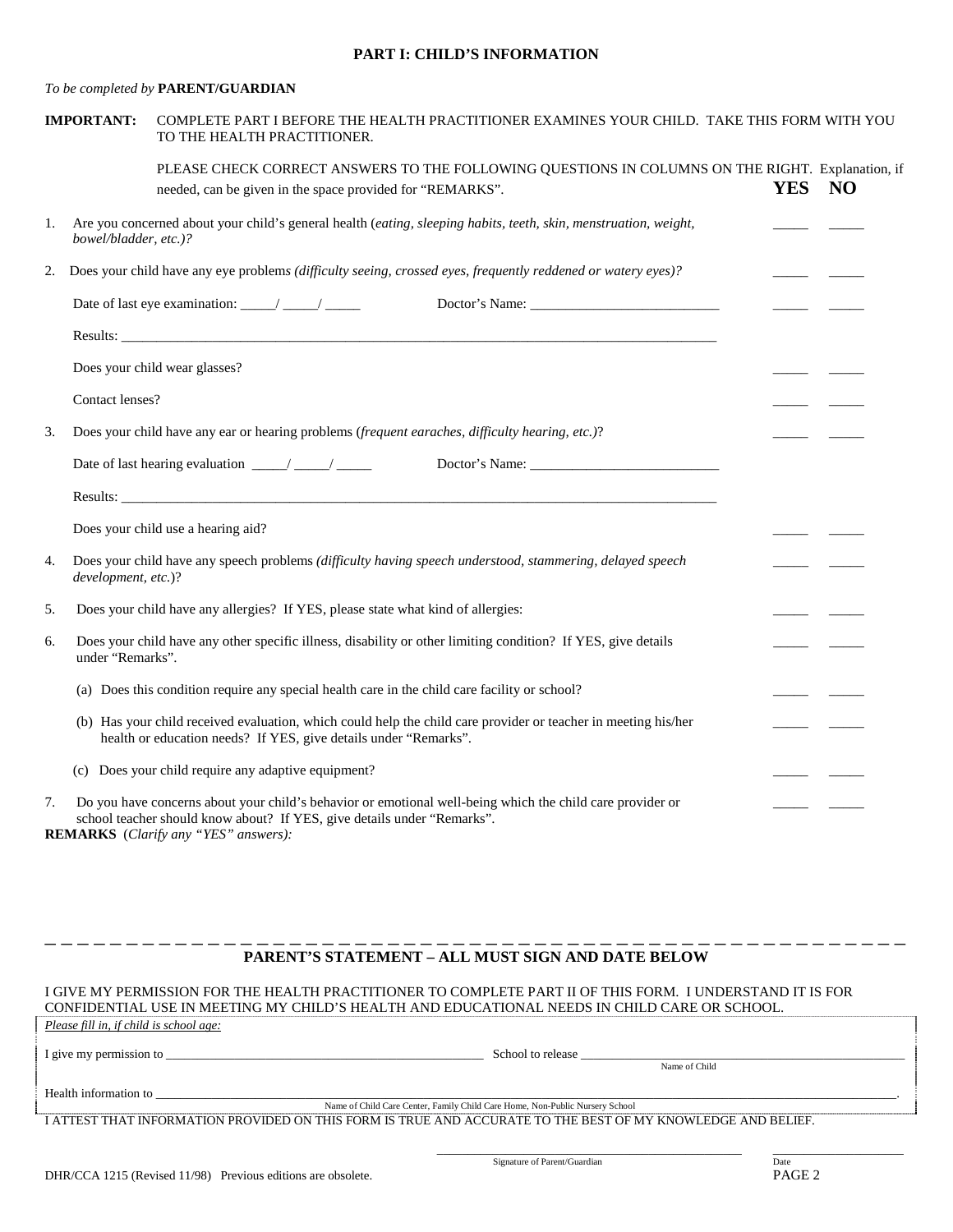#### **PART II: MEDICAL INFORMATION**

|                                                                                            | To be completed by a HEALTH PRACTITIONER                                                                                                                                                                                                                          |                                        |   |                                    |                                                                                        |
|--------------------------------------------------------------------------------------------|-------------------------------------------------------------------------------------------------------------------------------------------------------------------------------------------------------------------------------------------------------------------|----------------------------------------|---|------------------------------------|----------------------------------------------------------------------------------------|
| 1.                                                                                         |                                                                                                                                                                                                                                                                   |                                        |   |                                    |                                                                                        |
| 2.                                                                                         | This child has the following which may significantly affect his/her child care or educational experience:<br><b>COMMENTS</b>                                                                                                                                      |                                        |   |                                    |                                                                                        |
|                                                                                            | Vision problem<br>a.                                                                                                                                                                                                                                              | <b>YES</b>                             |   |                                    |                                                                                        |
|                                                                                            | b. Hearing problem                                                                                                                                                                                                                                                | <b>YES</b>                             |   |                                    |                                                                                        |
|                                                                                            | c. Speech or language problem                                                                                                                                                                                                                                     | $\Box$ YES                             |   |                                    | $\Box$ NO $\Box$                                                                       |
|                                                                                            | Other physical illness or impairment<br>d.                                                                                                                                                                                                                        | $\Box$ YES                             |   |                                    |                                                                                        |
|                                                                                            | Mental, emotional or behavior problems<br>e.                                                                                                                                                                                                                      | $\Box$ YES                             |   |                                    |                                                                                        |
|                                                                                            | f. Developmental delays                                                                                                                                                                                                                                           | YES                                    |   |                                    |                                                                                        |
|                                                                                            | g. Allergies                                                                                                                                                                                                                                                      | $\Box$ YES                             |   |                                    |                                                                                        |
|                                                                                            | Significant physical findings, comments and recommendations:                                                                                                                                                                                                      |                                        |   |                                    |                                                                                        |
| 3.                                                                                         | This child has a health condition which may require care or emergency action while at child care/school.                                                                                                                                                          |                                        |   |                                    | YES<br>NO                                                                              |
|                                                                                            |                                                                                                                                                                                                                                                                   |                                        |   |                                    |                                                                                        |
|                                                                                            |                                                                                                                                                                                                                                                                   |                                        |   |                                    |                                                                                        |
|                                                                                            |                                                                                                                                                                                                                                                                   |                                        |   |                                    |                                                                                        |
| 4.                                                                                         | This child has or is a known carrier of a communicable disease which should prevent his/her admission to a child care facility or school.                                                                                                                         |                                        |   |                                    |                                                                                        |
|                                                                                            | YES NO                                                                                                                                                                                                                                                            |                                        |   |                                    |                                                                                        |
| 5.                                                                                         | This child requires a modified diet and/or special feeding procedures. _______ YES                                                                                                                                                                                |                                        |   | $\rule{1em}{0.15mm}$ NO            |                                                                                        |
|                                                                                            |                                                                                                                                                                                                                                                                   |                                        |   |                                    |                                                                                        |
|                                                                                            | ANSWER THE FOLLOWING QUESTIONS ONLY IF RELEVANT:                                                                                                                                                                                                                  |                                        |   |                                    |                                                                                        |
| 6.                                                                                         | If this child cannot fully participate in all areas of the child care program, what areas should be limited or altered to suit his/her needs?                                                                                                                     |                                        |   |                                    |                                                                                        |
|                                                                                            |                                                                                                                                                                                                                                                                   |                                        |   |                                    |                                                                                        |
| 7.                                                                                         | Does this child's physical activity need to be restricted?                                                                                                                                                                                                        |                                        | T | NO                                 |                                                                                        |
|                                                                                            | If YES, please specify: $\frac{1}{2}$ is a set of $\frac{1}{2}$ is a set of $\frac{1}{2}$ is a set of $\frac{1}{2}$ is a set of $\frac{1}{2}$ is a set of $\frac{1}{2}$ is a set of $\frac{1}{2}$ is a set of $\frac{1}{2}$ is a set of $\frac{1}{2}$ is a set of |                                        |   |                                    |                                                                                        |
| 8.                                                                                         | Does this child require any specialized treatment?                                                                                                                                                                                                                |                                        |   | $\frac{1}{1}$ YES $\frac{1}{1}$ NO |                                                                                        |
|                                                                                            |                                                                                                                                                                                                                                                                   |                                        |   |                                    |                                                                                        |
| 9.                                                                                         | Does this child require any adaptive equipment (braces, crutches, etc.)?                                                                                                                                                                                          |                                        |   | $T = YES$                          | $\frac{1}{1}$ NO                                                                       |
|                                                                                            |                                                                                                                                                                                                                                                                   |                                        |   |                                    |                                                                                        |
|                                                                                            |                                                                                                                                                                                                                                                                   |                                        |   |                                    |                                                                                        |
| 10.                                                                                        |                                                                                                                                                                                                                                                                   |                                        |   |                                    |                                                                                        |
|                                                                                            | I conducted a physical examination of the above-named child on _________________<br>attend child care or school.                                                                                                                                                  | <b>HEALTH PRACTITIONER'S STATEMENT</b> |   |                                    | and find that he/she $IS$ / $IS NOT$ medically cleared to<br>(circle correct response) |
| $\overline{\phantom{a}}$<br>Telephone Number<br>Name of Health Practitioner (Please Print) |                                                                                                                                                                                                                                                                   |                                        |   |                                    |                                                                                        |